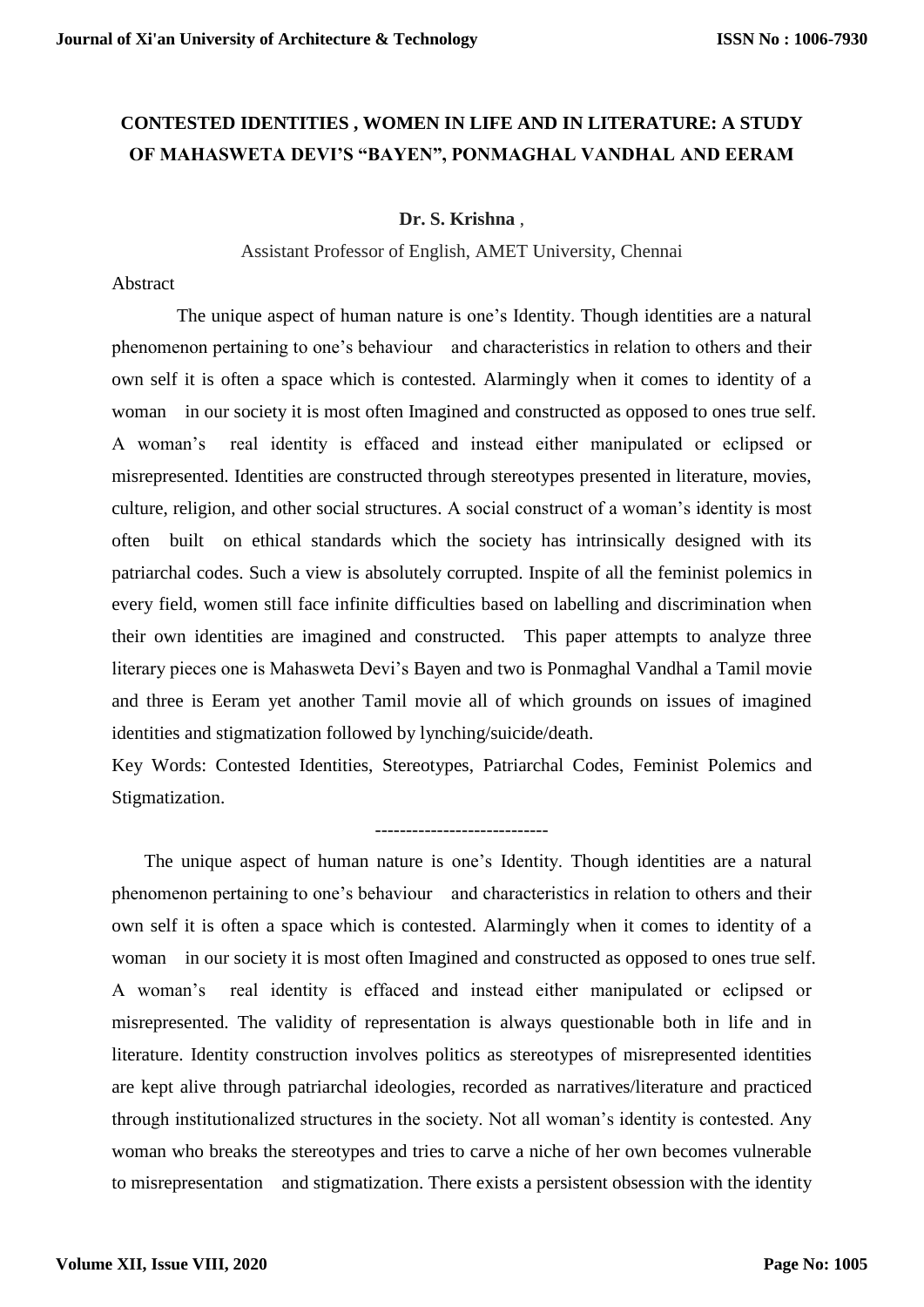of women in our society. Innumerable women writers over the decades have grappled with issues of misrepresentation and identity. Surprisingly after all these endless efforts over the years fight against misrepresentation , labelling and stigmatization is persistent. be it home, workspace and society women are still fighting untold battles against such biases. Pathetically women still become part of the mechanics of such patriarchal ideologies unknowingly. They don't perceive the fact as held by distinguished feminist Maya Angelo that " each time a woman stands up for herself ,without knowing it possibly, without claiming it, she stands up for all woman. A major section of women are still not aware of their contribution to the existant patriarchal dynamics in which they are involved in. And totally unaware of their contribution to it. Women are women's worst enemies. We need to unlearn many things that society has imparted on us over the decades. Feminist intervention today is not just against men but against the clutches of patriarchy that embodies both men and women.

 Identities are constructed through stereotypes presented in literature, movies, culture , religion, and other social structures. A social construct of a woman's identity is most often built on ethical standards which the society has intrinsically designed with its patriarchal codes. Such a view is absolutely corrupted. Inspite of all the feminist polemics in every field, women still face infinite difficulties based on labelling and discrimination when their own identities are imagined and constructed. For misrepresentation distorts the 'real'. In such a scenario some women are strong enough to resist and survive while many women in Indian context become profoundly estranged and exclude themselves from society. They experience alieanation, stress due to continual denial of agency and autonomy and above all social pressure which leads to depression.This paper attempts to analyze three literary pieces one is Mahasweta Devi's Bayen and two is Ponmaghal Vandhal a Tamil movie and three is Eeram yet another Tamil movie all of which grounds on issues of imagined identities and stigmatization followed by lynching/suicide/death. Indian women are subjected to acute stigmatization and labelling which even ends fatal. All the above literary pieces explicate and expose the myriad ways in which women are traumatized and alieanated to an intense degree.

This kind of psychological trauma leading to alienation and death in women is a recurrent factor among Indian women. However such judgements are often offensive, hurtful and disrespectful. Patriarchy is synonymous with imperialism. In both the victim looses agency. In the words of spivak:" Between Patriarchy and imperialism, subject- constitution and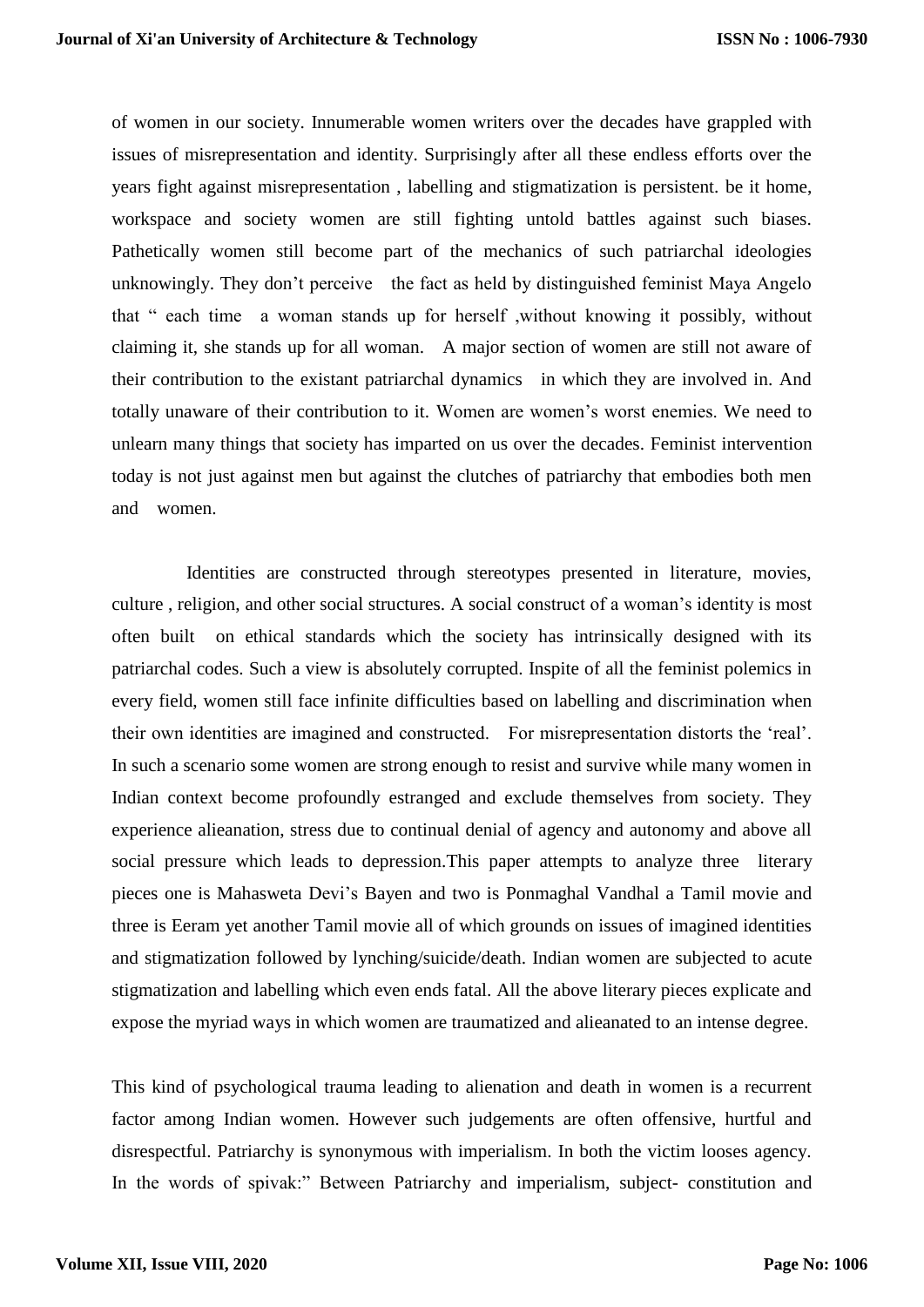object- formation, the figure of the woman disappears,not in to pristine nothingness, but into a violent shuttling which is the displaced figuration of the third-world woman" caught between tradition and modernization, culturalism and development(61, Spivak)

Violence against women is an age old phenomenon which contiues till date. Violence is inflicted to women through varied ways 1. by government machinery 2. by members of other community 3.By members of own community.The third and the last stratergy includes women who are part of the patriarchal dynamics and hence includes women against women. There have been several socio-religious reform movements from the nineteenth century. The fight for equality has its origin way back to 1920's with women's organisations and movements like *The Aghorekamini Nari Samiti*, *Aligargh Zenana Madrassa* and the *Mahila Parishad* .The role of women's movements and organizations were a fight against poverty,development issues, women's education, voting rights social empoerment and so on. Even women's education was emphasized only inorder to educate their offsprings. As Bell Hooks reiterates:"

**"**Our females must be qualified, because they are to be the mothers of our children. As mothers are the first nurse and instructors of our children: from them children consequently,get their first impression, which being always the most lasting should be the more correct. Raise the mothers above the level of degradation, and the offspring is elevated with them" (125, Aint I a woman). Education is a weapon to our women. It broadens their thinking and enables women to act independently and rationally. As goes the saying that girls with great dreams become women with vision.

Indian cinemas are not alien to dealing with women's issues. Innumerable violence like molestation, abduction, dowry and domestic violence have been recurrent themes in Indian cinemas. The problem is sometimes movies tend to normalize violence like rape and domestic violence. Most soap operas trending the various television channels too revolve around domestic spaces that features a stringent mother in law and daughter in laws. Where one is docile an embodiment of patience and virtue and the other is an educated independent women bossy and unruly. Finally the virtuous docile daughter in law wins the hearts of all the family members because of her sacrifice and patience after battling all the storms. These kinds of stereotypes still are a part of all these institutionalized structures in the twenty first century. Hence unlearning becomes mandatory as all these biases have been genetically and psychologically encoded in our minds. Many movies and soap operas have handled rape as a common instance. Though legal aids and justice is brought to light through legal forums such as POSCO, there are still instances of child rape and murder throughout the country.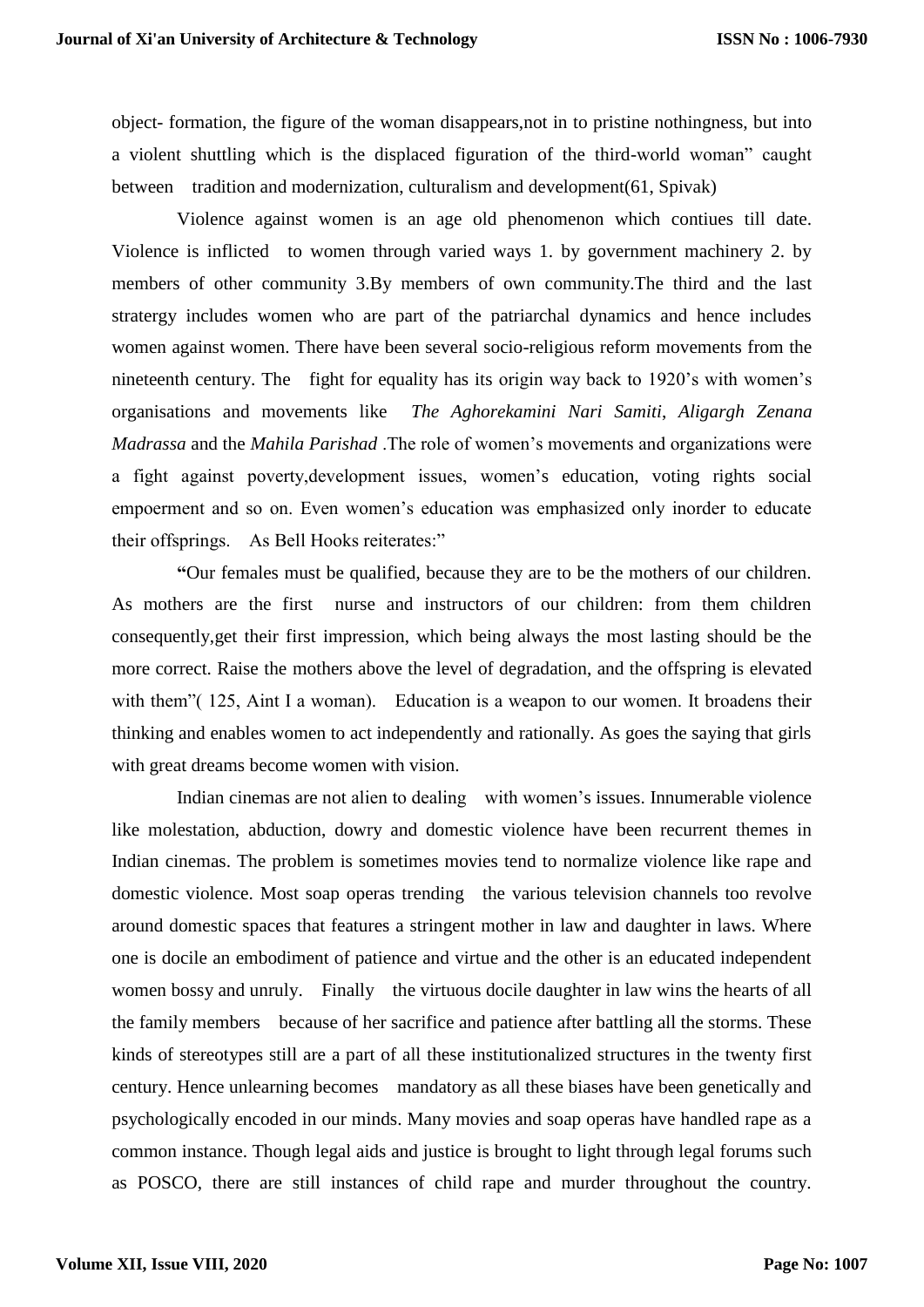Mainstream people particulatly the netizens grow indigestible with every news of rape and murder of children but only to grow diminished with intensity since one horrible incident is replaced by the other the next day. Still there are a handful of movies by socially conscious makers that have marked milestones in Tamil Cinemas and Indian cinemas at large.

One contemporary movie with a strong message on child rape and adultered justices is Ponmaghal Vandhal by debutant director J.J.Fredrick. A case is excavated, resurrected after fifteen years. The movie revolves around the protagonist Jyoti who is confirmed an assasin and labelled psycho. Allegations are that psycho Jyoti is a serial child kidnapper and killer who is also charged of killing two youngsters Rohith and Diwakar. Jyoti"s guardian "petition Pothuraj" defends jyoti to be innocent unearthing the case back to mainstream attention through the lawyer Ms.Venbha. At the backdrop Fredrick anchors the sensitive issue of child sexual abuse and murder a predominant issue in the current situation. Fredrick focuses on the the many repercussions inflicted on the victim and their family after rape, both physical and psychological particularly the kind of stigma associated with the victim. He grapples with yet another predominant social issue that is distorted identities or the tampering of female subjectivity. Society always identifies women as the core propagator of any offense. The movie deliberates the lack of grit in women to stand for justice in society . This is the space offered to offenders to hide and manipulate. As long as women are not open minded and discuss violence of this kind without considering it as a stigma offenses of this kind is repetitive.

Tamil cinema as such is shrouded with many movies with strong social messages in recent times and this movie Ponmaghal Vandhal makes its own mark amidst its contemporary court room dramas like Ner Konda Parvaiand Manidhanall of which voices the subaltern agony. One of the many central issues is "imagined" and "constructed identity in women. These kinds of identities have power politics as its base. Labelling and stigmatizing women are part of patriarchal power relations. As reiterated in the beginning of the paper it has power relations as its tool. Identity distortion destroys the real. A socially acclaimed honourable buisness man Varadharajan destroys the real identity of a victim to save his dignity.A powerful mans dignity is protected , veiled at the cost of an innocent womans dignity. Inorder to save his canny sons monstrous deeds he destroys evidence. Powerful dialogues in the movie enables audience to think and to answer themselves.The court room scenes starts as usual with a lighter vein and as time goes Venba grapples the audience with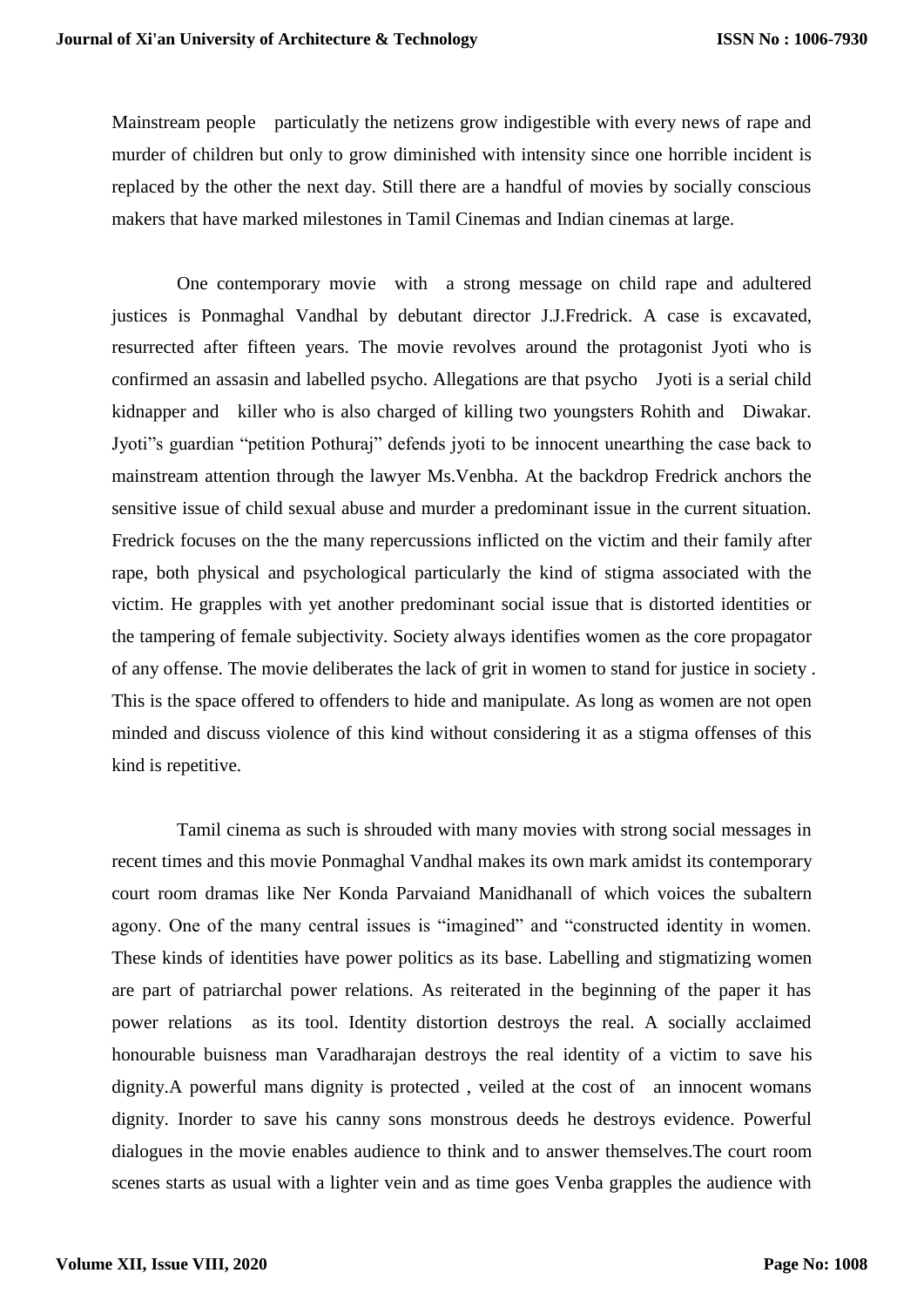her speech. She says " why is it when women narrate their problems or stand for justice they are often considered as mad and labelled as dramatic". This is a poweful question that makes us think. Society often overlooks women's expression of anger and fight for justice as a minor issue. Most often such expressions are shoved off either as unscrupulous or as dramatic without recognizing it as an outlet of extreme frustration bestowed on her either by people at home or through societal pressure.The movie highlights the callousness of people and how nothing could affect us until it becomes ours. The movie is also a soulful dedication to so many children who have lost their lives. To shatter one's identity is the biggest crime inflicted, be it anyone.

Another major manipulative tool are the Gossips. Gossips are basically unauthenticated, baseless yet powerful weapon for destruction of a person's identity that is usually over looked as a manipilative tool. Gossips are effective patriarchal tools. Like virus they encompass every space present. The judgemental nature of our society promotes it. Even an acclaimed writer like Ambai recounts on how a divorced woman in an apartment undergoes psychological stress due to the very many gossips generated by the neighbours and the indifference with which she is looked upon /treated by others even today. Psychological wounds are severe than physical wounds. The body rejuvenates easily while the mind does not or if not that easily. They leave indelible marks in the minds of the victim and many a times pushes them to either depression or even suicides. However people who generate gossips do not understand the gravity of offense they are involved in. It is done either intentionally or unintentionally and in either cases people are the carriers of offence.

One movie which has gossipping as a major manipulative tool to victimize a woman is *Eeram*(2009). *Eeram* is a supernatural crime thriller released in 2009 written and directed by Arivazhagan. Ramya is the girl next door pursuing her degree in a college. She falls in love with a man called Vasu. When Vasu offers proposal for marriage after some time Ramya rejects it on the context of he being a policeman. Later again when Vasu asks her to marry him without the consent of her father she once again disagrees. With this they part ways. After sometime she ties her not with a rich buisnessman Bala and in a short interval after marriage Ramya dies. The investigation is taken by her ex boyfriend vasu and he gets to know that Ramya had died of asphyxiation in a bath tub on the pretext of some extramarital affair with a man and his frequent visits to her appartment complex is confirmed by her neighbours in her apartment as per investigation. However vasu rejects all these claims and smells some foul play behind her death as he knows Ramya very well. Meanwhile strange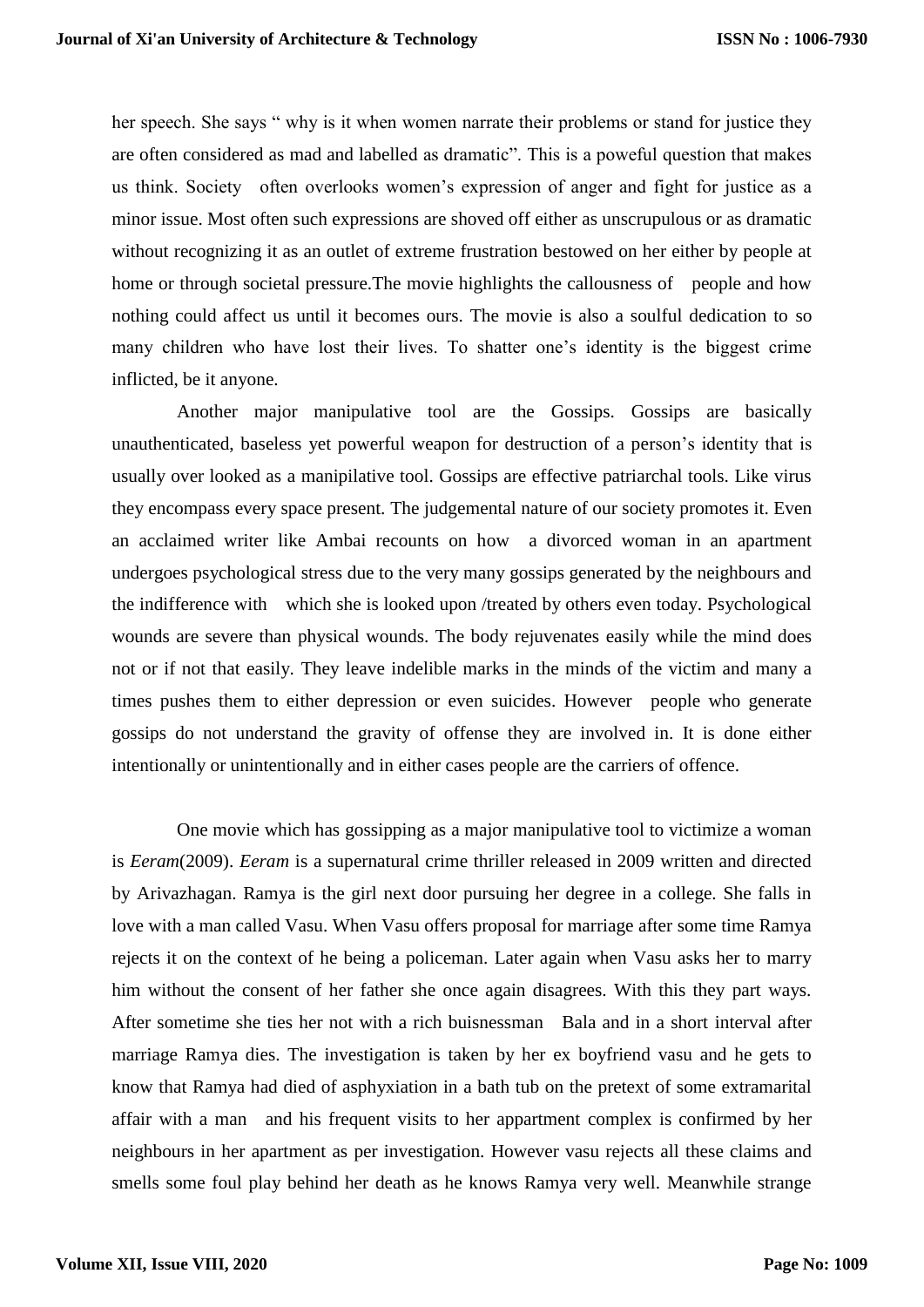mishaps are happening in the apartment. A woman , a man and a watchman in the same apartment all die under mysterious ways one by one. Vasu is able to relate a supernatural or strange intervention about the death happening in the aparment with the death of Ramya but is left puzzled. In a short time he finds out how Ramya takes the form of water to kill her perpetrators.

The movie delebrates two vital issues. One is about the psychological trauma inflicted by her own husband and her neighbours in the apartment who create untrue stories and spread it around through gossips and make it true.This is what is called "imagined" or "constructed "identity which challenges 'female subjectivity'. A love affair she had had before her marriage in a romantic /platonic level brings in all suspicion to her husband. Same way each neighbour inorder to hide their own infidelity create untrue stories about Ramya that ends in her death. Two is the director"s attempt to bring in a supernatural element to get justice says a lot about the denial of justice to such victims even today. Even among the genre of the ghost movies where the victim is a rape victim who rises back to supernatural form in order to restore justice is true of most of our Tamil cinemas.

Women from rural to the urban, from the sublaltern to the elite from country to continent have experienced violence of many kinds. Though we might collectively get together as victims we can't homogenize the experience of one women with the other. It differs according to social, economical, linguistic, racial diversities. There is a vast gulf between what an educted economically independent woman undergoes and an uneducated poor subaltern women does. Both the category of women experience struggles but the kind of struggle and intensity differs. The lives of the subaltern have always been the central concern for a writer like Mahasweta Devi. By making the subaltern speak, Devi reconfigures the identity of such women through the subaltern historiography. In most of her works she talks about the different kinds of "subalterernization" of Indian women. while capturing the violence on Indian women Devi has deliberated on the role of history in being a testimony to show how deification of women was a trick to constrain her expression and prowess. Her Jashoda in Breast giver is an excellent example. Deification sets boundaries for women.The story is an apt example of the misuse of women's sexuality for male interests and and benefits.Through this story Mahasweta reiterates the point that not only caste but class becomes a prime criteria for suffering of a woman. Jashoda hails from a socially upward class but still undergoes all kinds of struggles because of her class.

Another extreme form of women's oppression and subordination that Mahasweta Devi deals with is Ostracization, witch craft ,aggression and labelling of women. Bayen a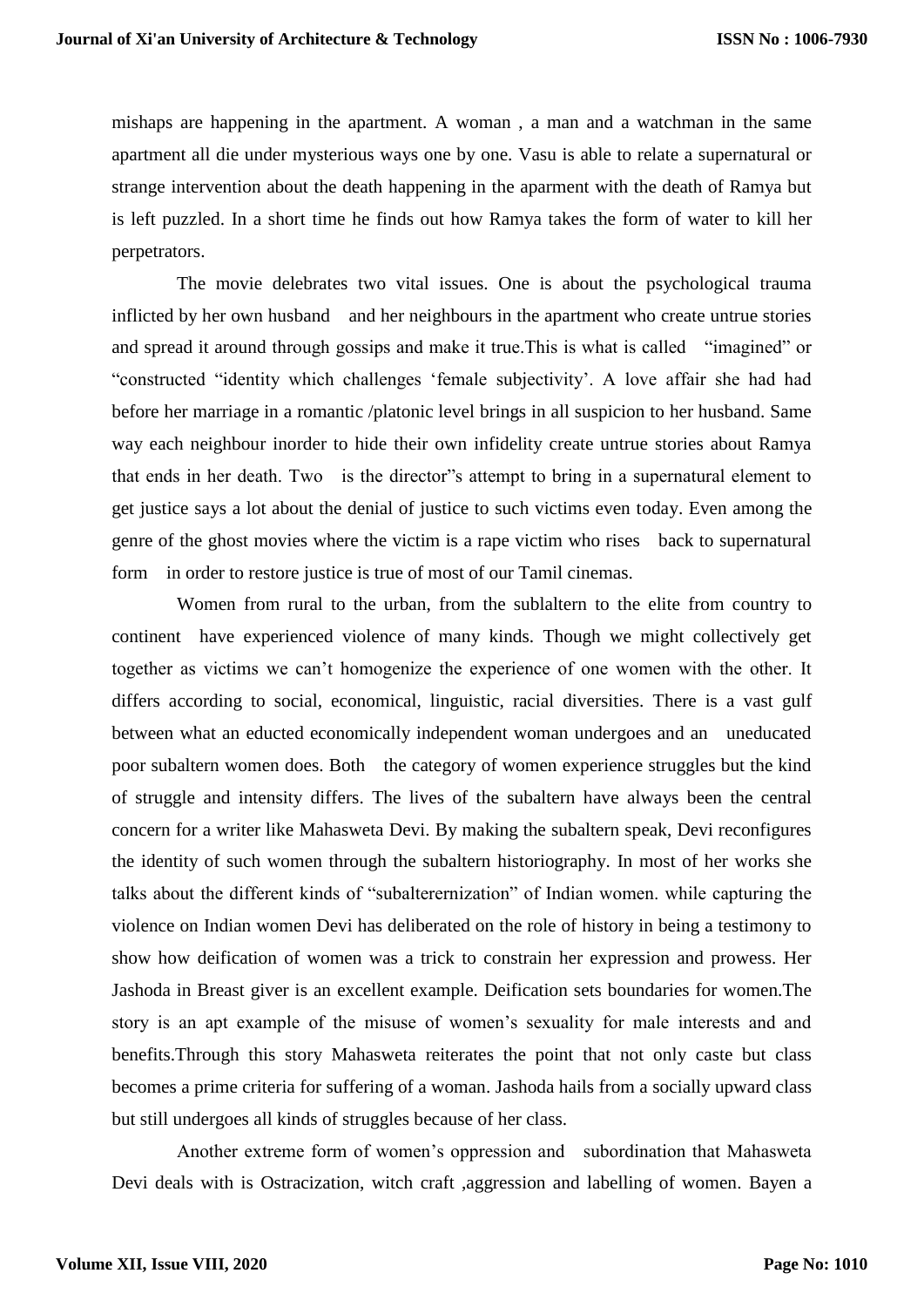play that revolves around Chandi dasi that deals with one of the most cruel form of subjugation of women. Ostracism in simple terms means exclusion from society. The term ostracism has a Greek Origin wherein people who are considered dangerous to the society were exiled for few years as punishment. Witchcraft and ostricism have been a serious patriarchal practice happening in rural areas. Agression in women has always been seen as a form of abnormality since ages. But a psychological rendering into women's mind shows how various societal factors particularly those institutionalized ones like unhappy marriages, pregnancy, verbal and physical abuse by in laws illtreatment and neglect at home and by loved ones go in to triggering aggressive behaviour in women. These factors are thoroughly the repurcussions of patriarchal social pressure on women which is most often ignored. The other extreme is that sometimes women who express their emotions veiled by religious aspects are deified as Godess themselves who predict future. Even today women becoming hysterical at temples is a subconcious expression of their bottled emotions. However deification and ostracization are two ends of the same problem expressing womens loss of freedom in expression and the patriarchal constraint on women.

Mahasweta Devi"s Bayen is a deep plunge in to female subjectivity and its misconceptions in a predominantly patriarchal society. As Bell Hooks affirms;

> Under patriarchy, men are the arbiters of identity for both males and females, because the cultural norm of human identity is by definition , male identity- masculinity. And Under patriarchy the cultural norm of male identity consists of power, prestige,and prerogative as over and against the gender class women ( 138,Aint I a Woman)

Restating the above ideas in this research a women's identity is most often not subjective and its often distorted and manipulated. As critic Vandhana shiva rightly observes it "the power groups create false stories and phobia inorder to exert control on those who are disobedient. Women are scapegoats in this context(228, witch craft, pain and resistance). she also stresses on how such control over women takes place through "cunning, coercive means; gossip malicious rumours fed by folklores, mythic or imaginary tale(226,Witchcraft, Pain and Resistance**).** Devi presuposes the discrimination of the Bayen in the play " A Bayen is not an ordinary withch: she cannot be killed like an ordinary witch because to kill a bayen means the death of your children.The play al brings out the cultural bias that constitutes mythology.